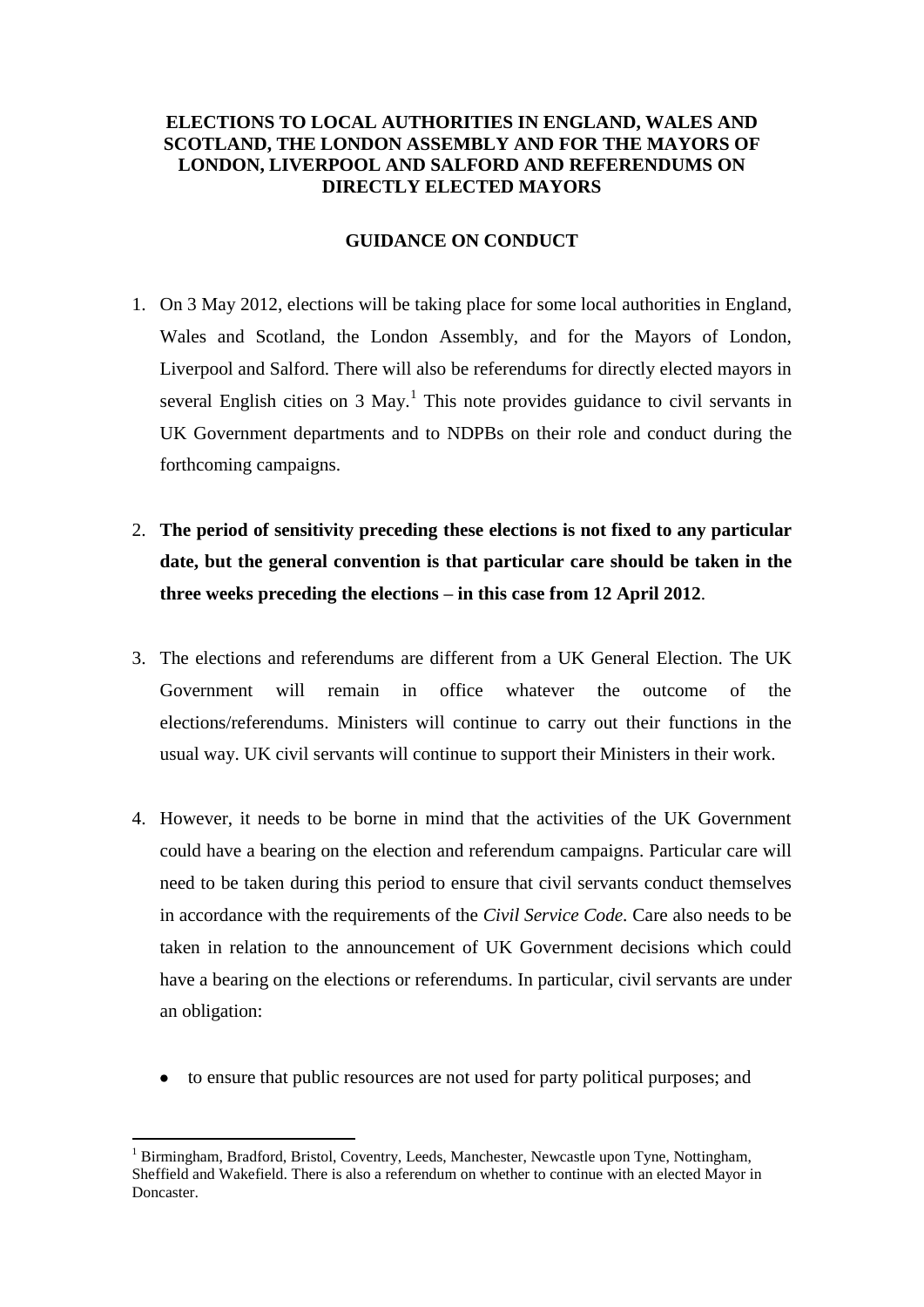not to undertake any activity which could call into question their political impartiality.

# **General Principles**

- 5. The following general principles should be observed by all civil servants, including special advisers:
	- a) particular care should be taken over official support, and the use of public resources, including publicity, for Ministerial or official announcements which could have a bearing on matters relevant to the elections or referendums. In some cases it may be better to defer an announcement until after the elections/referendums but this would need to be balanced carefully against any implication that deferral could itself influence the political outcome – each case should be considered on its merits;
	- b) care should also be taken in relation to proposed visits;
	- c) special care should be taken in respect of paid publicity campaigns and to ensure that publicity is not open to the criticism that it is being undertaken for party political purposes;
	- d) There should be even-handedness in meeting information requests from the different political parties and campaigning groups.
	- e) officials should not be asked to provide new arguments for use in election/ referendum campaign debates.

## **Handling of requests for information**

- 6. There should be even handedness in meeting information requests from candidates from the different political parties. The aim should be to respond to requests from candidates and campaigners as soon as possible. This also applies to requests from Mayoral candidates.
- 7. Where it is clear that a candidate's request is an FOI request it must be handled in accordance with the Freedom of Information Act 2000. The Act requires public authorities to respond to requests promptly and in any event not later than 20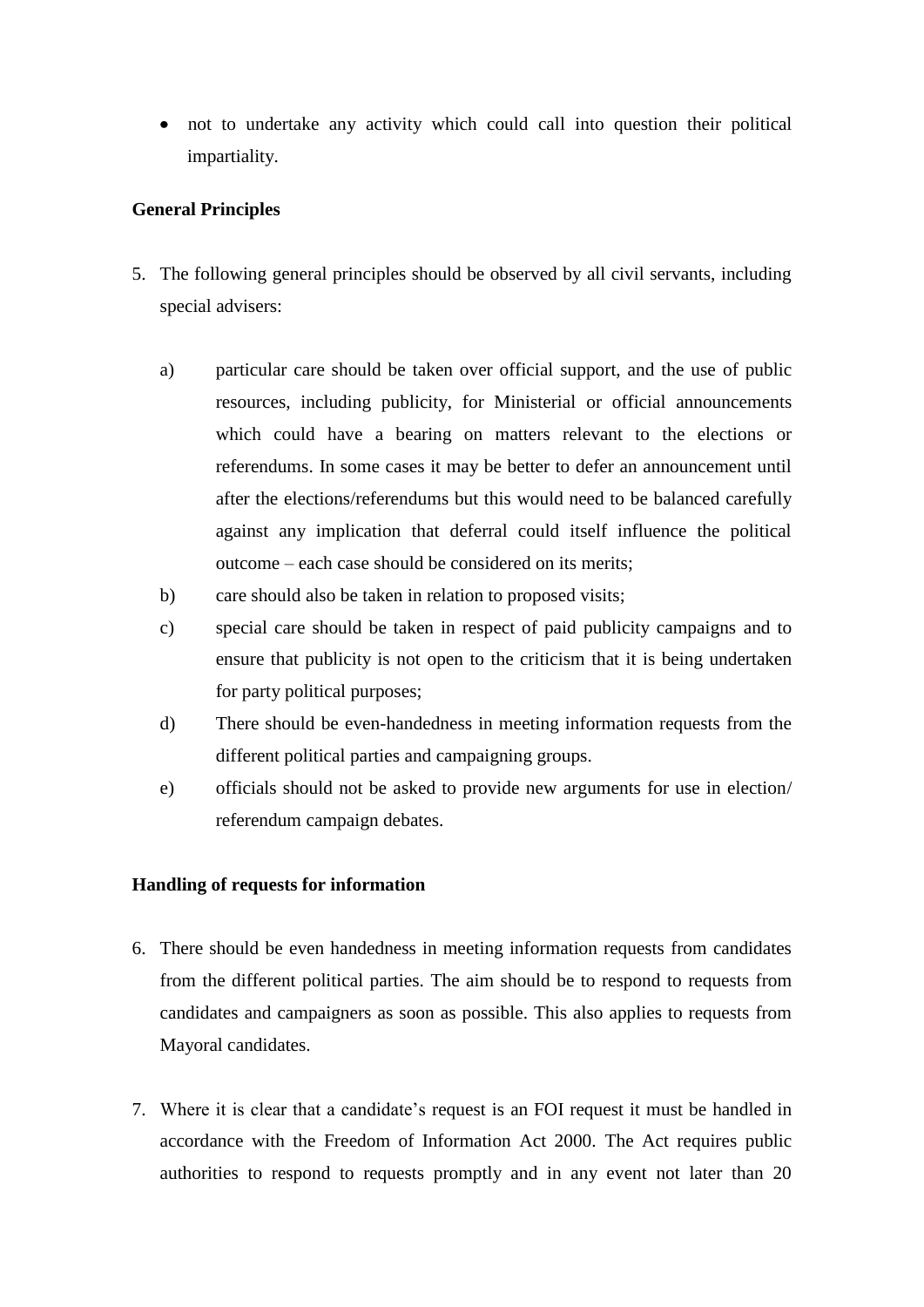working days after the date of receipt. Where it is clear that it will not be possible to provide a quick response the candidate should be given the opportunity to refine the request if they wish so that it can be responded to more quickly.

8. Enquiries from the media should be handled by Departmental Press Officers.

# **Ministerial Visits**

9. In this period, particular care should be taken in respect of proposed visits to areas holding elections or referendums. Official support must not be given to visits and events with a party political or campaigning purpose. In cases of doubt, further guidance should be sought from your Permanent Secretary's Office or the Propriety and Ethics Team in the Cabinet Office.

### **Announcements**

10. Similarly, national announcements by the UK Government may have a particular impact on local areas, for example, the publication of policy statements which have a specific local dimension. Ministers will wish to be aware of the potential sensitivities in this regard and might decide, on advice, to postpone making certain announcements until after the elections/referendums. Similar issues apply in relation to Mayoral referendums where there is a 28 day restriction period where particular care needs to be applied in relation to information about the referendums. Obviously, this needs to be balanced carefully against any implication that deferral itself could influence the political outcome. Each case should be considered on its merits. Again, in cases of doubt further advice should be sought.

#### **Public Consultations**

11. Public consultations with a particular emphasis on local issues should generally not be launched during the period between 12 April and 3 May. If there are exceptional circumstances where launching a consultation is considered **essential** (for example, for safeguarding public health), advice should be sought from your Permanent Secretary's office and/or the Propriety and Ethics Team in the Cabinet Office. If a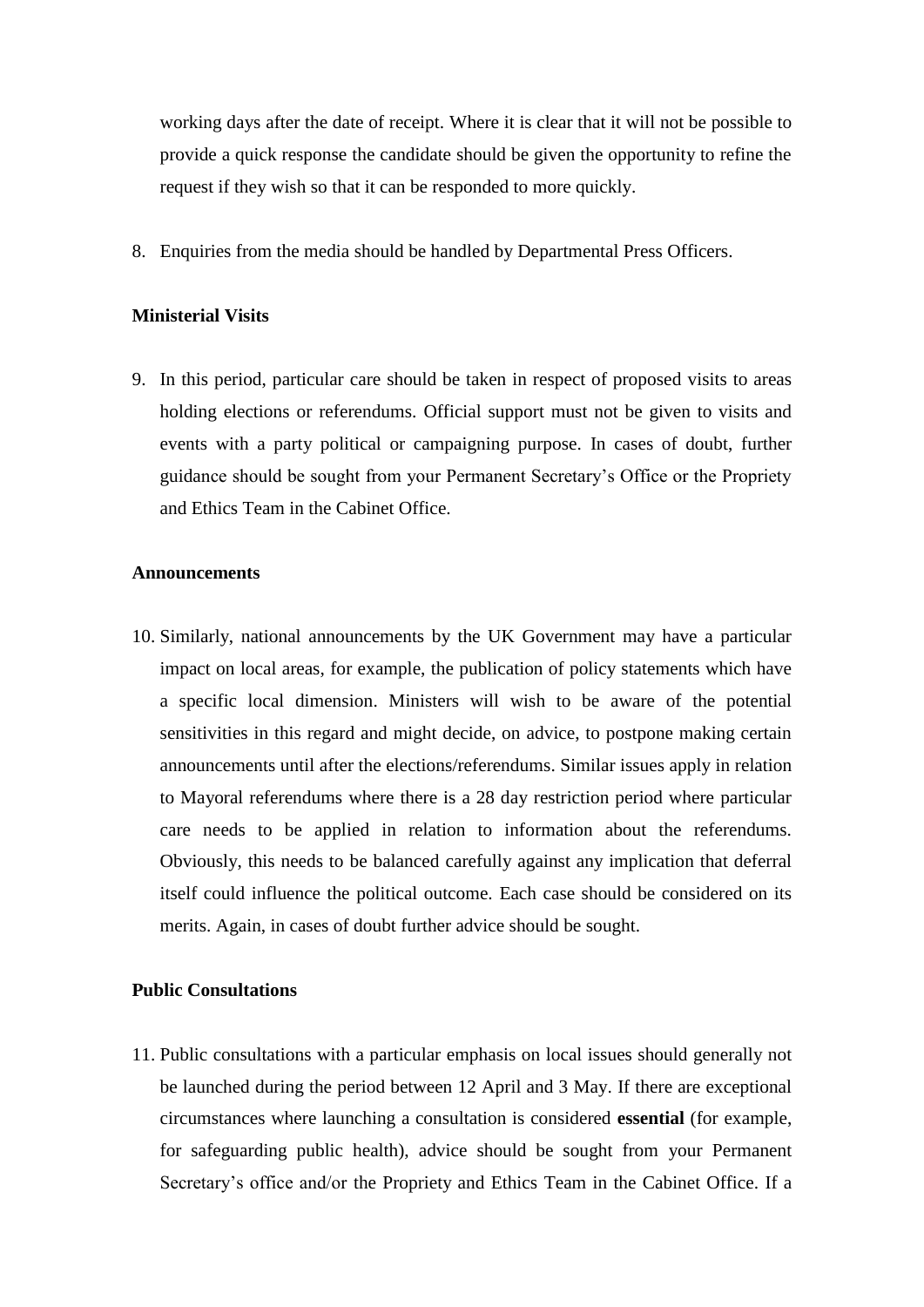consultation is ongoing during this period, it should continue as normal. However, Departments should avoid taking action which will compete with candidates for the attention of the public. This effectively means not undertaking publicity or consultation events for those consultations that are still in progress. During this period, departments may continue to receive and analyse responses.

# **Communication Activities**

- 12. Government communicators should apply the principles set out above when planning and delivering communications activities which will take place during this period. Additional care should therefore be taken around press and marketing activity concerning local issues.
- 13. It is also important to take care with official websites which will be scrutinised closely by the news media and the political parties during the election period. In cases of doubt, guidance should be sought from the Government Communications Team at the Cabinet Office on 020 7276 2710 (email: [gcnpropriety@cabinet](mailto:gcnpropriety@cabinet-office.x.gsi.gov.uk)[office.x.gsi.gov.uk\)](mailto:gcnpropriety@cabinet-office.x.gsi.gov.uk).

#### **Use of Government Property**

- 14. Government property should not be used by Ministers or candidates for electioneering purposes.
- 15. In the case of NHS property, decisions are for the relevant NHS Trust but should visits be permitted to, for example, hospitals, it should be on the basis that there is no disruption to services and that the same facilities are available to all candidates. Care should also be taken to avoid any intrusion into the lives of individuals using the services. The decisions on the use of schools and other local authority properties should be for those legally responsible for the premises. Where it is decided to agree to such visits, the key principle is that the same facilities should be available to all candidates, and that there is no disruption to services.

### **Statistical and Social Research Activities**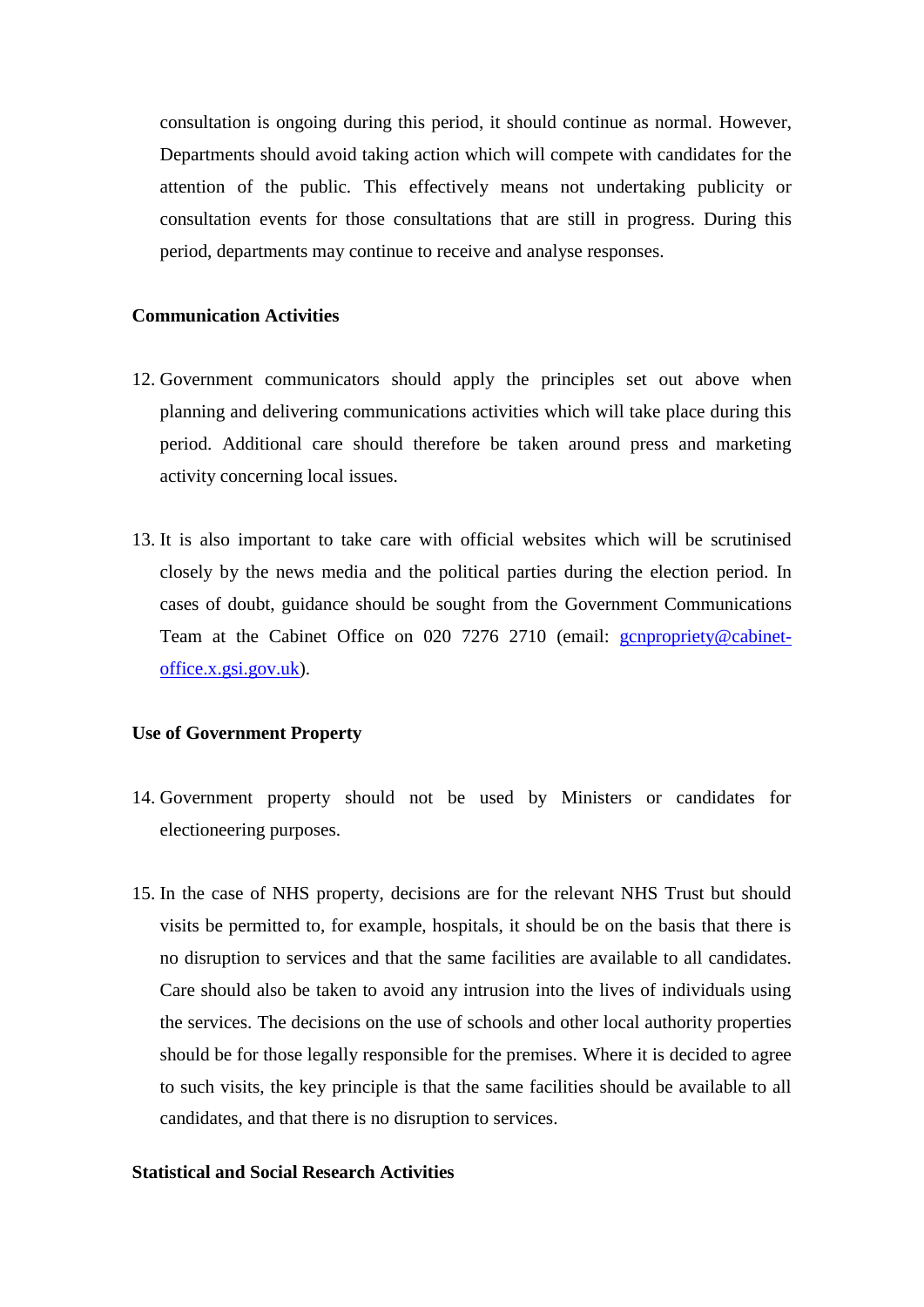- 16. During the election period, statistical activities should continue to be conducted in accordance with the Code of Practice for Official Statistics and the Pre-release Access to Official Statistics Order 2008 (and/or the equivalent Orders made by the Northern Ireland Assembly, Scottish Parliament and National Assembly for Wales respectively in relation to devolved statistics) which should be read as though it is part of that Code. Social research activities should be in accordance with the GSR Code and supplementary guidance, including the GSR Publication Guidance. Requests for information should be handled in accordance with the principles set out in paragraphs 6-8 of this note and with the Code of Practice for Official Statistics.
- 17. In cases of doubt you should consult your departmental Head of Profession for Statistics or your departmental Head of Profession for Social Research. Further advice can be sought from the National Statistician's Office (01633 455528 (Newport) and the Government Economic and Social Research team on 020 7270 5331).

#### **Political activities**

- 18. Political activity connected with the local and Mayoral elections and the Mayoral referendums falls within the definition of **local** political activity.
- 19. Detailed guidance on the restrictions on civil servants' involvement in political activities is set out in section 4.4 of the *[Civil Service Management Code](http://www.civilservice.gov.uk/Assets/civil-service-management-code-2011_tcm6-3222.doc)* [\(http://www.civilservice.gov.uk/about/resources/csmc/CSMC-4.aspx\)](http://www.civilservice.gov.uk/about/resources/csmc/CSMC-4.aspx) and Departmental staff handbooks.

### **Special advisers**

20. For the **local and Mayoral elections and Mayoral referendums,** special advisers may undertake in their own time local political activity with the approval of their Minister and in accordance with the terms of the Code of Conduct for special advisers. Special advisers planning to help with the local and Mayoral elections and